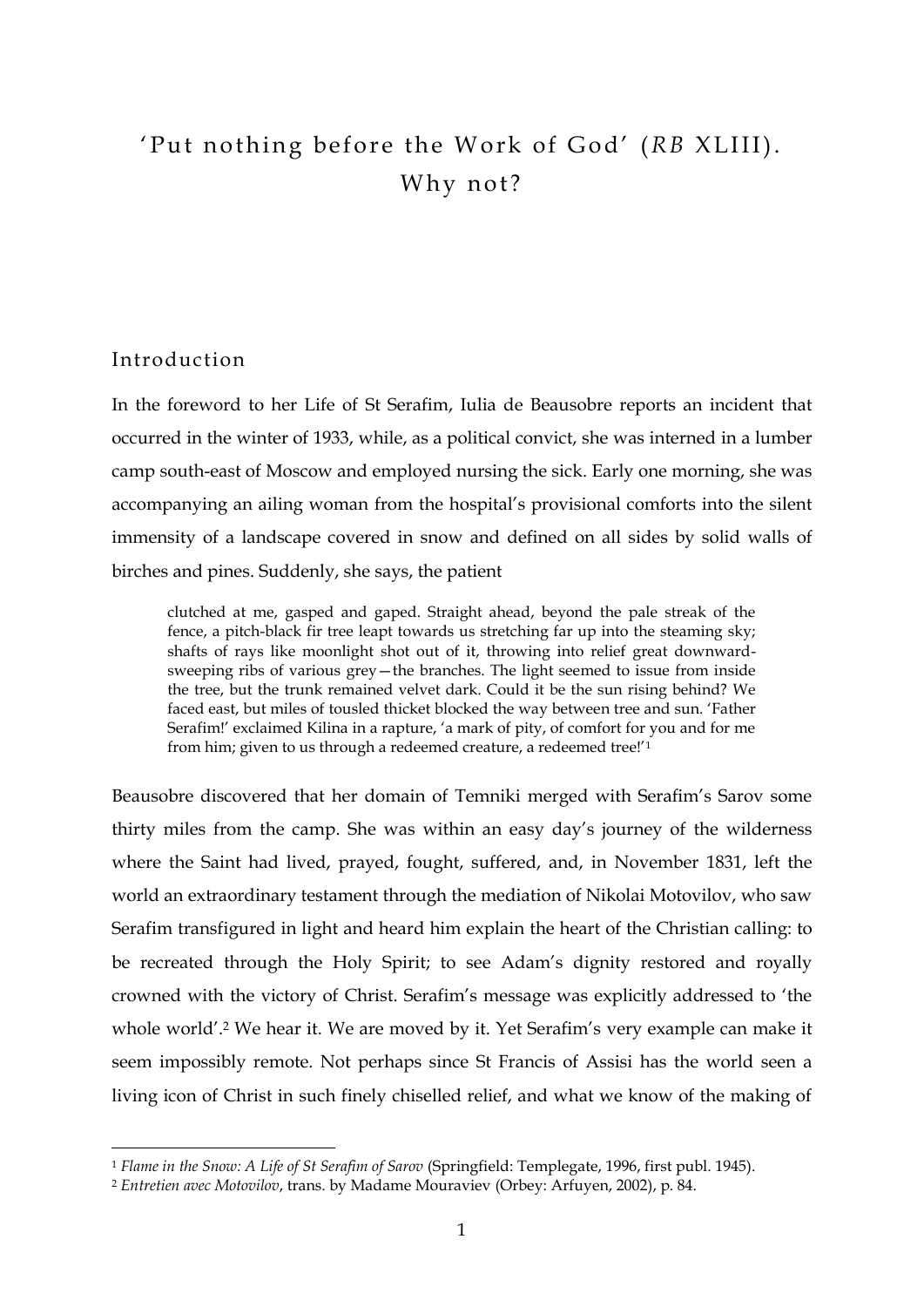that picture, of Christ's paschal sacrifice mysteriously re-enacted, fills us with awe. Like Francis's communion with the crucified Seraph, Serafim's thousand days and nights spent on the rock that was at once Golgotha and Tabor is an experience so extreme that it places him, we may think, beyond our reach. If such is our impression, we can find a more accessible pattern for ourselves as dedicated Christians, as monks and nuns, in the tree, the *redeemed* tree, that suddenly rose transfused with light, splendidly *itself* against a background of frozen uniformity, at a time and in a place of great darkness. 'The monastery', proclaimed John Paul II in *Orientale lumen*, 'is the prophetic place in which creation becomes praise of God' (§9). In this particular case, the grace of the Holy Spirit had become so fully incarnate in a man of flesh and blood that the memory of him could make a tree of the wood shout for joy. The tree's destiny is ours. When the Rule exhorts us to rise in the night to give God praise (XVI.5) 3 , it summons us to affirm in deed and truth that darkness has been conquered, that we are resolved to rise, again and again, from the night of sin and fear, proclaiming with Alleluias that the Spirit of the risen Jesus, the Spirit that is light, shines through our own leaves, branches, and dead wood, even while our trunk, like that of the redeemed tree, remains visibly of this world. I propose to reflect on the monastic Opus Dei in three different gradations of that light: to trace three perspectives on its spiritual meaning for our life in Christ. First, however, we must consider the light briefly in its wellspring, as it shines forth in the prayer and selfoffering of Jesus.

## *The exemplarity of Christ's prayer*

-

In laying out the Church's norms for the Divine Office, the Constitution *Sacrosanctum Concilium* draws a vast perspective:

Christ Jesus, high priest of the new and eternal covenant, taking human nature, introduced into this earthly exile that hymn which is sung throughout all ages in the halls of heaven. He joins the entire community of mankind to Himself, associating it with His own singing of this canticle of praise (§83).

The song is Christ's. If the Church, his bride, can be said to sing it *to* him, it is in so far as she unites her song with his. Their one voice utters 'the very prayer which Christ

<sup>3</sup> Roman-Arabic numeral references are to Chapter and Verse of the Rule following the divisions of *RB 1980: The Rule of St. Benedict in Latin and English with Notes*, ed. by Timothy Fry and others (Collegeville: Liturgical Press, 1980).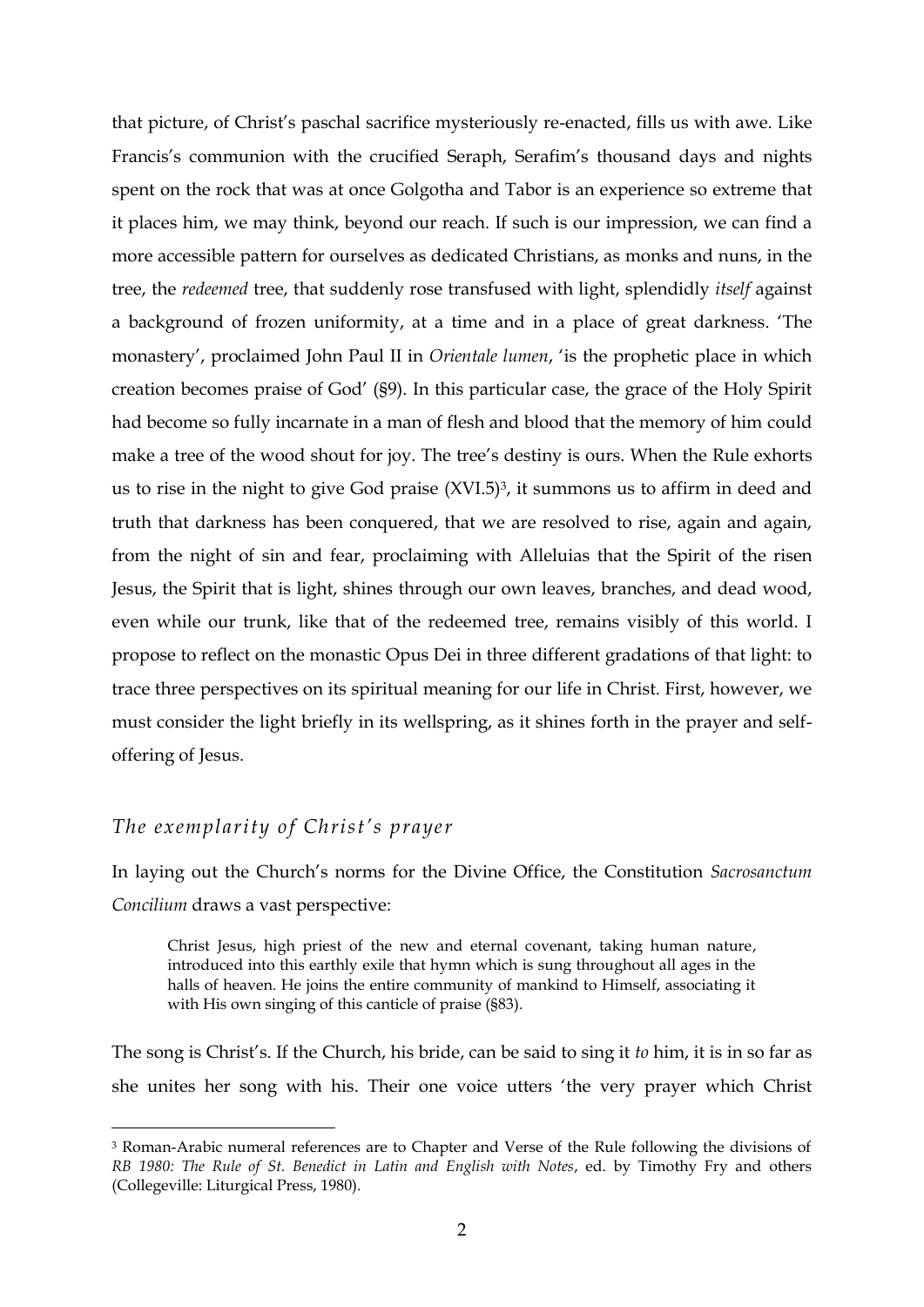Himself […] addresses to the Father' (§84). We must remain firmly focussed on that prayer if we are to place ourselves consciously within it.

The account left us in the Gospels of Jesus's communion with the Father through the Spirit is suspended, as it were, between two symbolic pillars: two pivotal moments in which Christ appears as the foundation of truth by which earth and heaven are drawn together. The first of these is his descent into the River, where he marries a world of promise to one of reality, transposing the future tense of prophecy into the present. He is conscious of his passage through the waters as 'fulfilment' (Mt 3:15), and so is the Baptist, himself a bridge (on one bank the greatest, on the other, the least), who testifies to the horizontal, historical axis of the event. Christ utters no word, makes no gesture, and the action he performs is not in itself extraordinary. He follows a throng of anonymous others. But while they drown individual loads of guilt in the Jordan by intention, he carries the totality of sin in his body and for real (cf. John 1:29). The categorical 'in him' that underpins the Christology of the Pauline corpus with locative force becomes effective here, on the threshold of God's Israel, as Christ enters fully, freely into his mission. The crossing happens secretly, but silence is broken when the Father's voice erupts in jubilant approbation. It establishes a vertical axis of praise praise that, in this instance, resounds from heaven to earth. It reminds us that Christ's offering is directed, not towards a faceless Transcendence but to a Father who receives it thankfully and seals the exchange by sending the Spirit in the form that once flew forth from Noah's hand, hovering upon the waters, unable to find rest for its feet in a drowned and stricken world, yet now coming to 'abide' (Jn 1:33) on the first fruit of a new creation.

The cruciform structure that faith thus discerns in the Baptism assumes abhorrent, literal shape on Calvary, where the second pillar of Christ's prayer rises as a scandal. 'If you *are* the Son of God, come down!' (Mt 27:40). The exclamation was first heard amid wagging of heads, chiefly as a mockery, but perhaps also, on the part of some, as an entreaty, a hope against hope. Do we stand altogether aloof from the unseeing crowds? The sight of Christ naked and exposed seems too humiliating, both for him and for us, his followers. The Cross, however, is incongruous only if we let it surprise us, if we fail to see its imprint on the whole of Christ's life and teaching. We have discerned its figure in Jesus's Baptism, outlining a novel dispensation of grace, and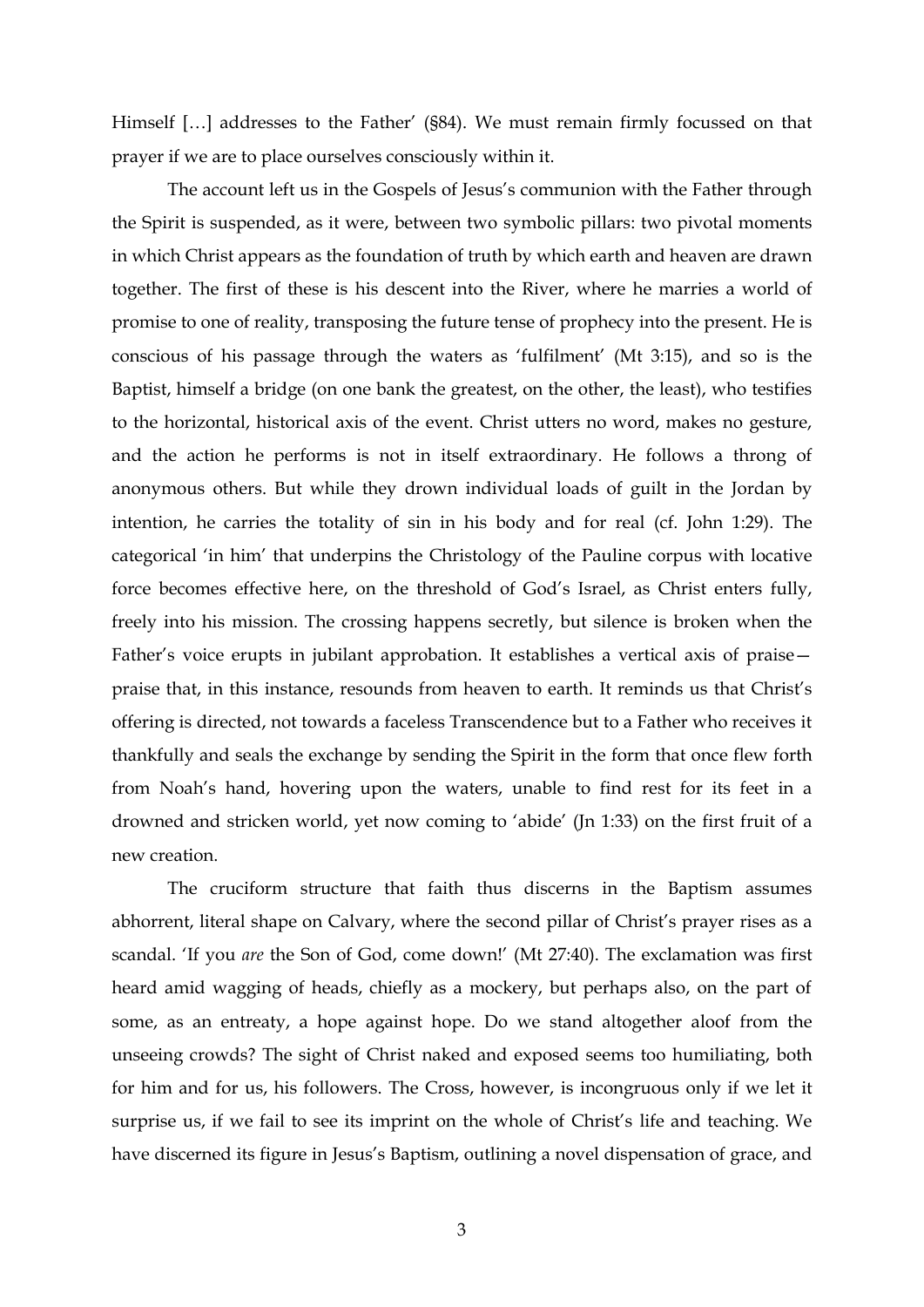it is instructive to note how the Gospels present that event in a dialogic relationship with the Crucifixion. It must suffice, here, to indicate resonances. At the Jordan, the Father's voice is heard, but not the Son's (Mk 1:9-11)<sup>4</sup>; on Golgotha, the Son speaks while the Father is silent (Mk 15:24-37). When Christ is baptised, the Spirit comes down (Mk 1:10); on the Cross, he yields up his Spirit to the Father (Lk 23:46). Among penitents in the wilderness, God restores the world to himself by taking on its sin (Jn 1:29); before a motley crowd in the City of David, he bestows himself to the world in a new mode of uncircumscribed presence, revealed when the Sanctuary curtain tears from top to bottom (Mk 15:38; Mt 27:51). While the Baptist sees Christ 'taking away' sin (Jn 1:29), death itself, the wages of Adam's fall, is cancelled when Jesus expires: graves open, and the dead rise (Mt 27:51ff.). The 'fulfilment' inaugurated in the water is 'accomplished' on the rock (cf. Jn 19:30). Placed side by side, as panels in a diptych, the two scenes show a flow of life circulating, Spirit-filled, from heaven to earth, earth to heaven, then cascading forth over human history as fire (cf. Acts 2:3). The channel is Jesus's body. The current is the Spirit. Christ is the crux of dispossession, ever receiving, ever giving himself. He is the nexus of union outward and upward, in time and eternity. <sup>5</sup> The Cross as such—that is, as symbol—manifests what Joseph Ratzinger with potent paradox has called 'the absoluteness of the relative' manifested by the incarnation: the fact that Being, both human and divine, belongs within the category of relation, where that term, no less than 'substance', is understood as an original manifestation of the real.<sup>6</sup> The scandal of the Cross inheres, not in the figure (which, as John saw, is 'glory'), not in the vulnerable exposure it displays, but in the wood and the nails: in our response. The clear delineation of Christ's gift was so far incommensurate with a twisted world that men seized the body 'given' (Lk 22:19) and froze it in a gruesome caricature of the grace it bestowed. But to no avail. When Christ destroyed death by dying, even the wood of shame stood forth resplendent with light, as a sign of victory. To this day, its honouring provides for monks the year's most important marker of time after Easter.

<sup>4</sup> In the case of parallel texts, only the Marcan reference is given.

<sup>5</sup> What we otherwise know, especially from the Fourth Gospel, about Christ's prayer reinforces the schema. 'The Son can do nothing of himself'; 'Without me, you can do nothing' (Jn 5:19; 15:5). 'I and the Father are one'; 'May they be one, as we are one' (cf. Jn 17:11, 22).

<sup>6</sup> See *Einführung in das Christentum*, 2000 edn (Munich: Kösel, 2006), pp. 168-77, based on exegesis of the Johannine texts cited in the previous note.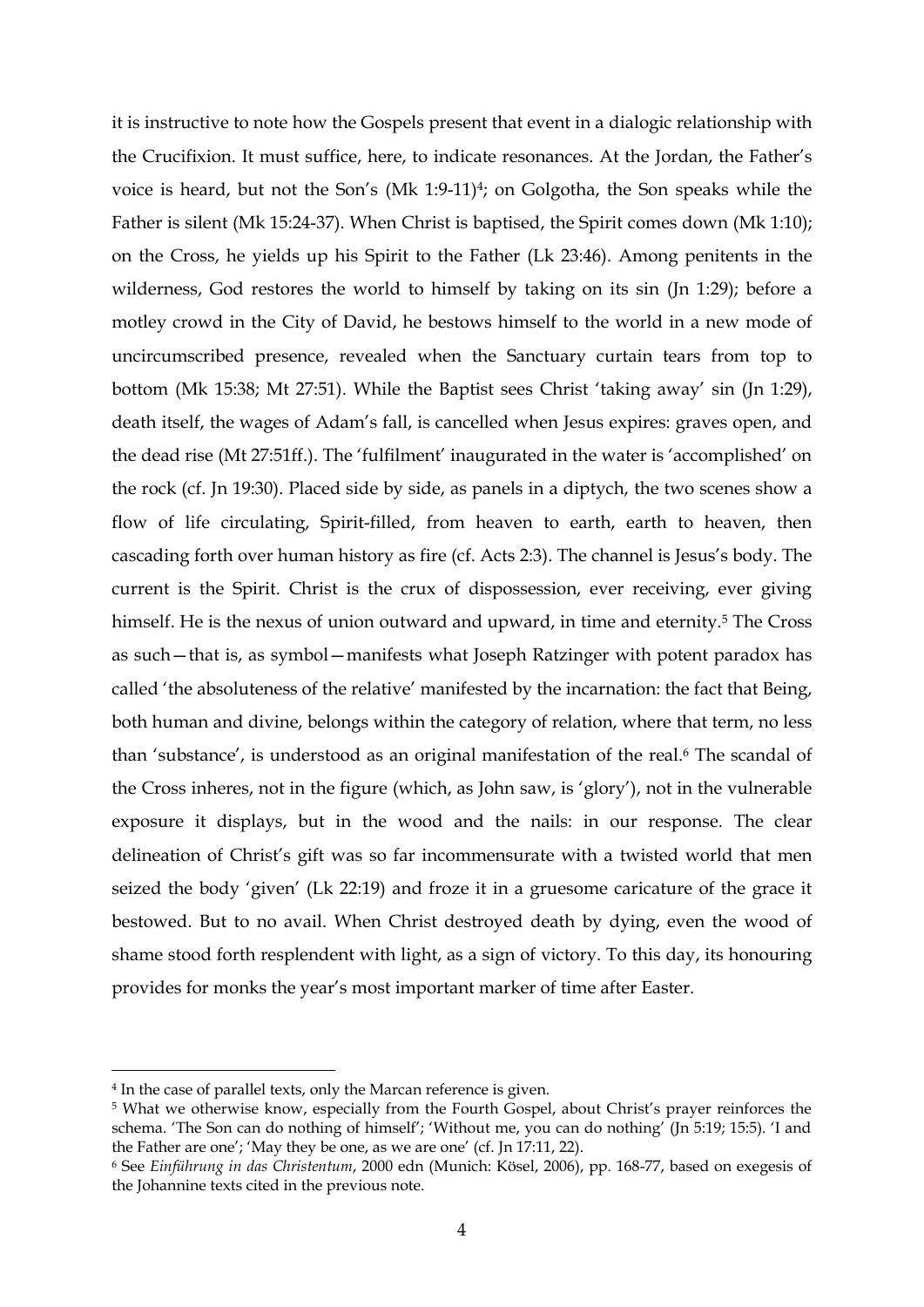#### 1. The vertical axis of prayer in *conversatio*: David's dance

It is no coincidence that the Baptism and Crucifixion are the two New Testament scenes most readily drawn on by the visual arts in attempts to depict the Trinity. They show us the inner truth of Christ's nature as being-in-relation. Thereby they reveal something of God's essence. Nor is it a coincidence that our own life in Christ begins with a rite that fuses the two events into one. It is by baptism into Christ's death that we receive the Spirit of sonship in which we cry 'Abba!' (Rm 6:3; 8:15). We have arrived at the first degree of light, the first insight, by which our monastic Office can be understood, for when we sing it wisely it places us before God in a living relation of sonship. Everything St Benedict says about the Liturgy of the Hours flows from his conviction that in this mode of prayer we stand 'in the presence of God' (XIX.6), who has been pleased to count us as sons (*Prologue*.5). This attitude of worship calls to mind several biblical paradigms: Enoch, who walked with God and was 'seized by him' (Gn 5:24); Abraham, who was commanded to walk before the Lord (Gn 17:1); or Moses, who stood before the Lord at the bush and received the ineffable Name (Ex 3:1ff.). But of all Scriptural heroes, it is David who for all time remains the model of prayer and who, so St Ambrose argues throughout his *Apology for David*, is set before us by Providence precisely because his example can realistically be imitated. <sup>7</sup> We shall get a clearer picture of our prayer by considering his.

A defining moment in the cultic history of Israel is recounted in 2 Samuel 6, where the Ark of God is brought up to Jerusalem. It had been kept at Shiloh from the last days of Joshua till the early maturity of Samuel, when the sanctuary was compromised by the sons of Eli, whose shadow lingers over the second chapter of the Rule as a warning for perpetuity (II.26). Hophni and Phineas cannot be blamed, however, for the abduction of the Ark. It was 'the elders of Israel' who brought it into the battle they lost to the Philistines (1 Sam 4:3). Their action suggests a misconception or rather, a forgetting. The heart of Mosaic discourse about God was the Lord's immateriality, the impossibility of confining him to any place or object. In the desert, that lesson was inculcated by teaching and by the experiential catechesis of travel. No sooner had the people settled in the Land than the temptation arose to localise both the sphere of God's action and the extent of his presence. By bringing the Ark to the

<sup>7</sup> *Apologie de David*, ed. by Pierre Hadot, Sources Chrétiennes 239 (Paris: Cerf, 1977).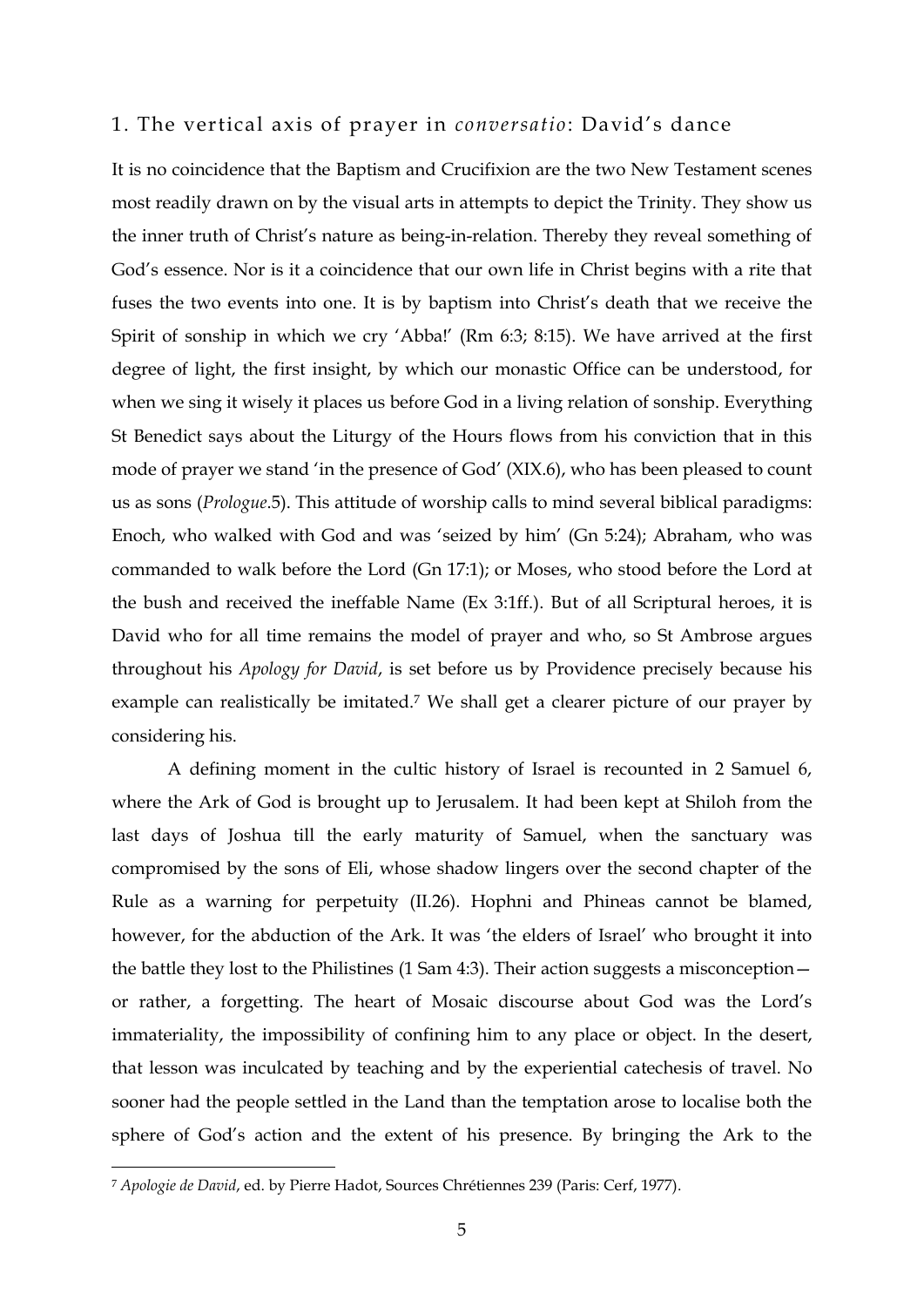battlefield, the elders would remind the Lord that his territorial interest was at stake and encourage him to fight on their behalf. The strategy failed, and the fate of the Ark over the next twenty odd years points to a crisis in the Israelites' notion of what it meant to speak of God 'present' among them. On the one hand, it was evident that *something*  divine resided in the Ark: the tradition of the Fathers proclaimed it; the pitiful remnants of Dagon displayed it. But the fact remained that the Lord, for all his being there, had not won the battle. He had been present, yet absent. In the provision made for the Ark in Abinadab's dwelling on the hill (1 Sam 7:1; cf. 2 Sam 6:3), we sense a degree of perplexity: relief, perhaps, that the sacred object was back in Israel but at the same time out of the way. The Ark remained in dignified obscurity throughout the reign of Saul. David himself approached it only after a decisive victory over the Philistines, the account of which resounds with echoes of the exodus: Israel's fighters move at the bidding of the Lord, who 'goes out before' the army; the ranks of David's enemies are parted 'as water is parted'; their idols left in a heap (2 Sam 5:17-25). A narrative bridge is thus extended to the outset of the story which began with Hannah 'before the face of the Lord' (1 Sam 1:15), and propped up by references to the election and the promise.

Having triumphed in war, David made for Abinadab's house with 'all the people' to fetch the Ark and carry it north with terrific noise: 'David and all the house of Israel were dancing before the Lord with all their might, with songs and lyres and harps and tambourines and castanets and cymbals' (2 Sam 6:5). The character of this celebration is vividly rendered by the LXX, which has the crowds  $\pi\alpha\zeta$  ovter  $\zeta\gamma\gamma$ : they were '*playing* before the Lord', in the sublimity and simplicity of that term, and with something of play's thoughtlessness. When Uzzah reached out his hand to prop up the Ark in an awkward bend, he was struck dead. David recoiled in fear. 'How can the Ark of the Lord come into my care?' (6:9). There was risk involved, and for three months the Ark was confined to a private house, where it bestowed such blessing that the king took heart and returned to it. The procession resumed 'with joy', now accompanied by sacrifices, and David entered his city as King and Priest, yet still dancing 'with all his might' before the Lord. The sight was too much for his wife. Saul's daughter 'despised him in her heart' (6:16)—and probably also to his face, for David assured her that he would not cease to play and dance before the Lord and humble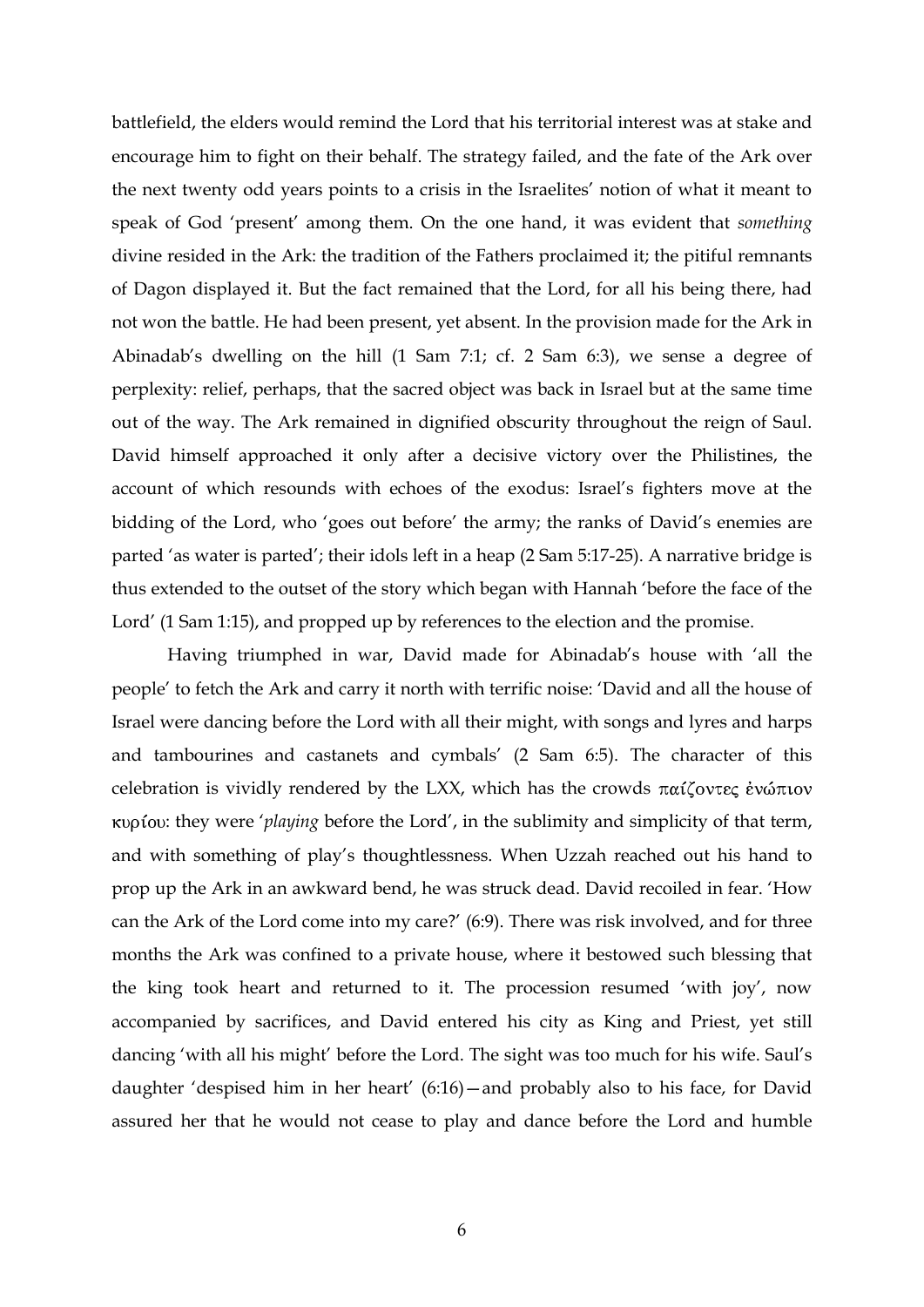himself further still, to the extent, if we follow the LXX, of seeming to her  $\alpha \chi \rho \epsilon$  io, that is, quite useless (6:22).

A long excursus has led us into what may be familiar waters. In each of us, the Davidic impulse to pour out our heart in praise is tempered by a Saulide rationality which looks for sensible, efficient solutions of outward decency. To Queen Michol peering from her window, the extravagance of the monastic Office—the time it claims from profitable work, the space it occupies in our Rule, its songs and rituals—can seem preposterous. But she was destined to die without progeny (1 Sam 6:23). It is the gratuity of our worship that makes it fruitful. At other times we may carry the divine presence into our private wars, as weapon or shield, but at the Divine Office we lift up our soul towards God for his own sake. That is perhaps why St Benedict believes the Lord to be especially present when we gather in Choir to praise him (XIX.2). Adoration draws the vertical axis of our prayer by which, with the Son, we grow in the Spirit towards the Father. Before any consideration of the benefits of the Office, of what we find in it or get from it, it seems important to insist that it is, in the sense established above, fundamentally useless. It is our dance, our play before the Lord. Which is not to say that it is trivial. We know from observation (if we have forgotten the experience) what earnestness marks a child absorbed in play. The Rule teaches us what David learnt at high cost, that we must serve the Lord with fear (XIX.3). At the same time we perform our service with the confident freedom of sons and daughters who have the run of their Father's house. The inner dynamic of our song is the mystery of our calling: the stupendous certainty that our immersion in the water of life prompted the Father's delight, blessing, and choice. By regular praise, we confirm our first response. Our turning to the Lord in the seven daily Hours is the ritual confession of the *conversatio* for which each day calls seven times seventy times. It is a small death by which we yield up our spirit, and the economy of grace is allowed to continue.

### 2. The horizontal axis of prayer in *oboedientia*: David's tears

We have observed the Ark's transfer from the periphery to the heart of Israel, where it is established alongside David's residence in a complementarity to which the narrative draws our immediate attention. When the king has danced the Lord's Ark into Zion, he at once conceives a plan to build it a house like his own, of cedar (7:2). The Lord objects: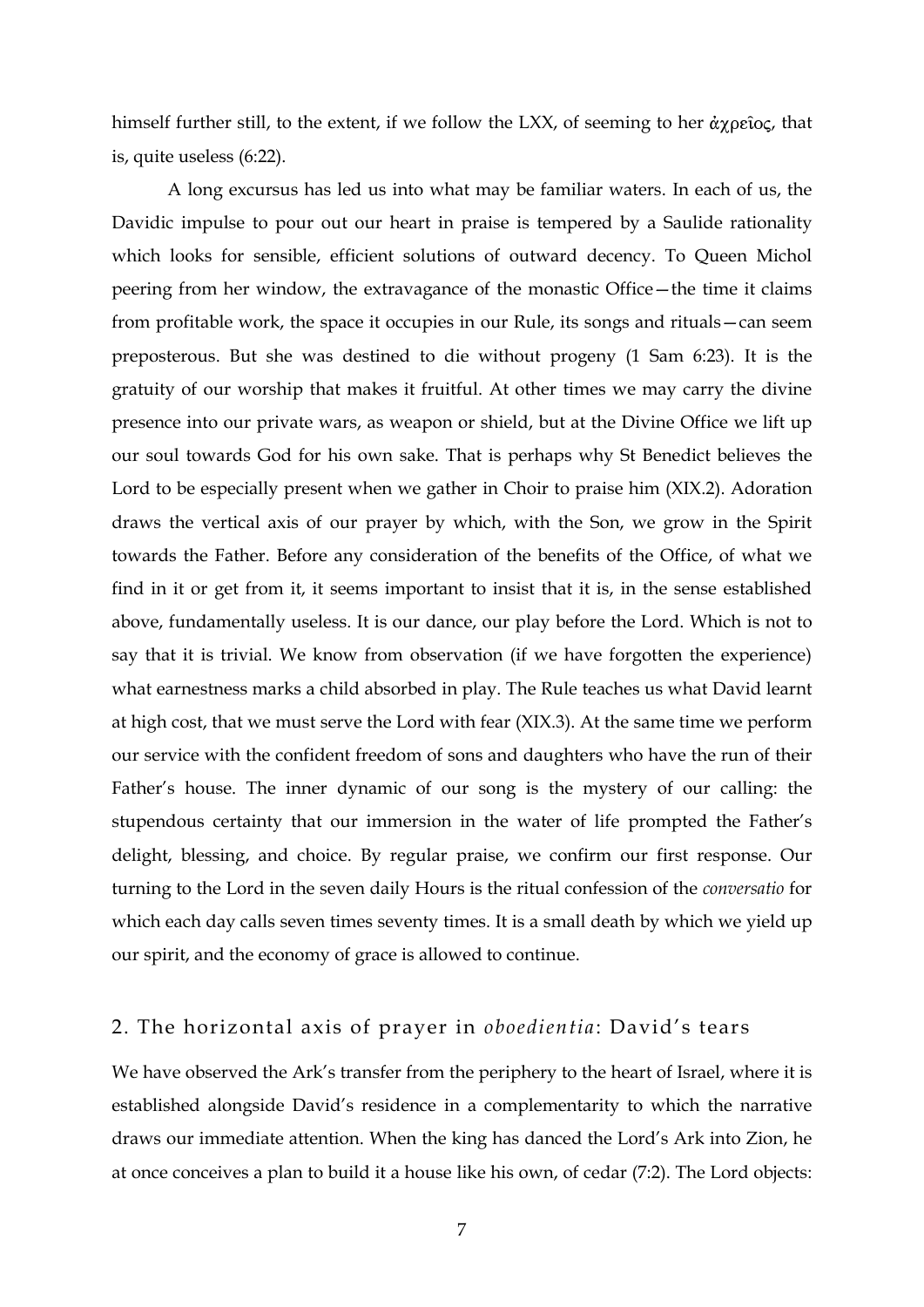not to the *idea* of a house but to the building of one *now*. Since giving the Law on Sinai, he has not required a permanent dwelling, but has moved among the people in a tent (7:6). What the Lord once did for the collective reality of Israel, he is doing now for the king in particular. 'I took you', says the Lord, 'from the pasture […] to be prince of my people Israel; and I have been with you wherever you went' (7:9). From following sheep, David has become a leader of men. He is the effective sign of God's guidance for the final leg of the journey from Egypt. His mission is to conduct Israel to the place appointed for them, where the Lord himself 'will plant them' (7:10). The sequence to be followed is clear: first Israel must be rooted on Zion; then a house can be built, not by David, but by his seed, whose throne will endure for ever. He will be a son to the Lord, who will be his Father (7:12-14).

A symbiotic relationship is thus formed between the nation to be planted, the Lord's house to be built, and the lineage of David, to endure for ever. A threefold presence is consolidated to establish Jerusalem as 'pole of the earth' (Ps 47:3), true north to the Abrahamic spiritual compass. It charges with sense the great sign (in the Johannine sense) of Christ's Pasch, when as King and Priest the Son of David brings the ultimate sacrifice in the 'temple of his body' (Jn 2:21). It also makes our understanding of ourselves as the Church praying 'in' the body of Jesus conceptually possible. We have before us the horizontal axis of our prayer in Christ, its second, ecclesial dimension. To be a member of Christ is to be part of a social context, to be placed within a set of dynamic relationships. The tension of simultaneous unity and multiplicity which, in the realm of theology proper, can, as we have seen, only be hinted at through paradox or apophatic language, confronts us, in the economy of our salvation, with a mixed metaphor: with a body that is a city, where the Son of David contains his Jerusalem. The Church, says Augustine in a celebrated passage, 'begins from the earthly city and ends in the heavenly city'.<sup>8</sup> It originates in David's Zion, is recast in the crucible on Calvary, and abides for ever in the festal throng of the heavenly Jerusalem.

The monastic community is a privileged manifestation of this mystery, and never more so than when it gathers in Choir. At each canonical Hour we enact and reinforce the order of our particular society, by which each has a place proper to himself, determined by the time of his acceptance into the whole (LXIII.4, 7f.). Our position is the

<sup>8</sup> *Enarratio in Ps 147* XVIII. *Sancti Aurelii Augustini Enarrationes in Psalmos*, 3 vols. ed. by E. Dekkers and J. Fraipont, Corpus Christianorum Series Latina XXXVIII-XL (Turnhout: Brepols, 1956), III, 2155.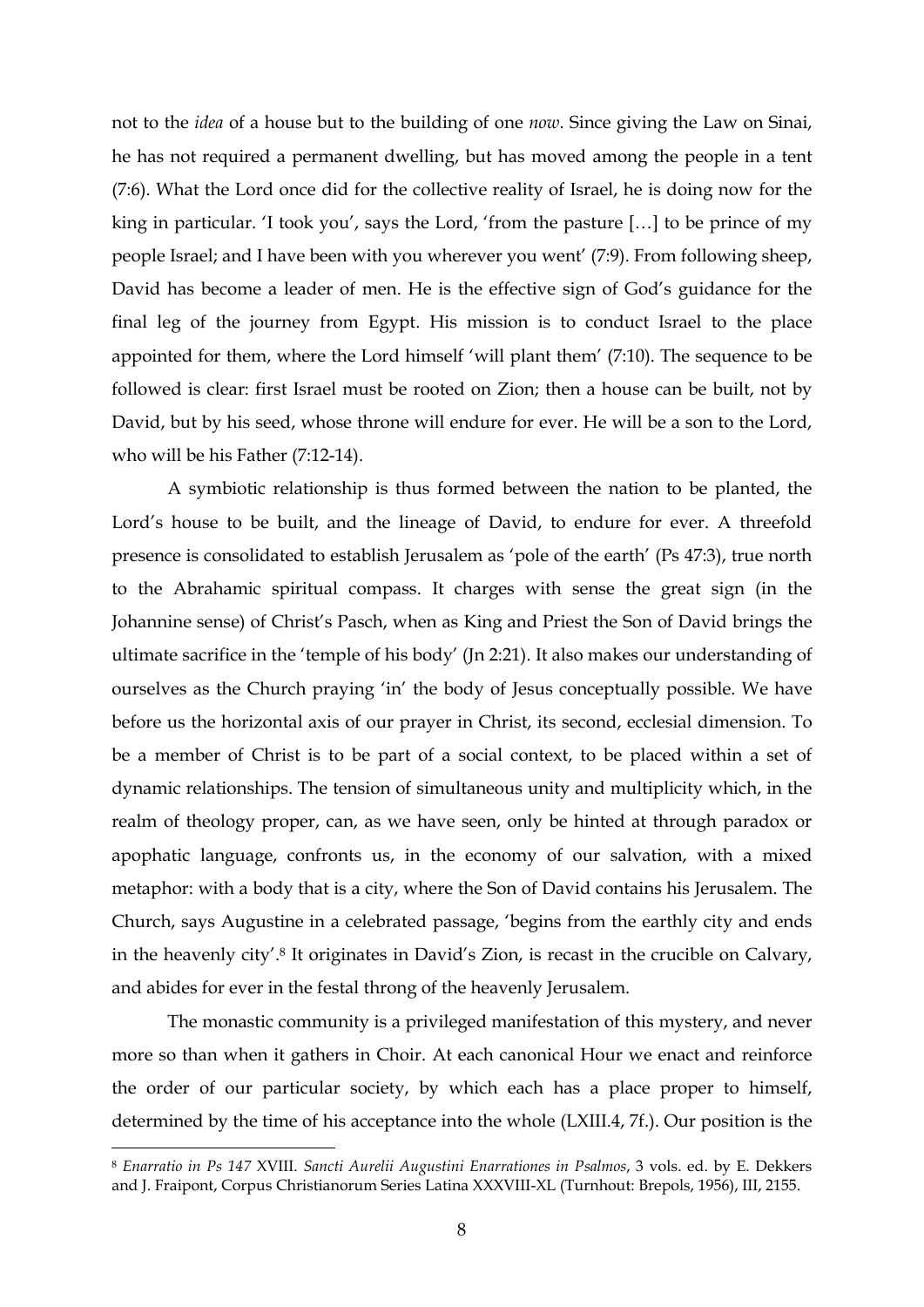pledge of our belonging and an affirmation of our identity. If a monk, to St Benedict's way of thinking, is defined as one who serves under a father (I.1), he is by implication also one who serves among brothers. The supreme importance attached to this experience of fraternity can alone explain the effectiveness of displacement or exclusion as sanctions against faults (XLIII.4ff.). The material configuration of Choir is reflected in the performance of the Office, every part of which is to be executed with order, reverence, coherence, and discretion (VIII-XX). The ascesis of song provides an effective gauge of observance. For while our minds must concord with our voices (XIX.7), our voices must no less be attuned by our minds. Only a shared intention continually nurtured can ensure the unity of sound by which we perform our praise, not only together, but as one. We are touching the mystery of obedience, by which we submit to standards that transcend, or even contradict, our instincts in order to build up communion. From the outset of the Rule, St Benedict puts squarely before us the example of Christ, obedient unto death (VII.34), and stresses that the monk's special participation in Christ's sufferings comes through the unspectacular virtue of patience (*Prologue*.50). It is a cause for spiritual joy that Choir provides ample scope for its exercise.

We know in faith that the community united for the Divine Office is a sacrament of the Church, of Christ praying in and through his members. Yet it can be hard to assimilate this knowledge experientially. The constant repetition of the Office—its sheer ordinariness—can blunt our sense of it as an ecclesial event. Distractions, even boredom, militate against an awareness of Christ in our midst. Like the people in the plains of Philistia, we know the Lord is there, but see no evidence of his presence: the foe gains the upper hand; Israel, though equipped for war, is scattered. Again, we may learn from David, who, a couple of decades after his triumphal entry into Jerusalem, was forced to flee the city before the coup of Absalom. Zadok the priest prepared the Ark, too, for departure, but the king instructed him otherwise:

Carry the Ark of God back into the city. If I find favour in the eyes of the Lord, he will bring me back and let me see both it and the place where it remains. But if he says, 'I take no pleasure in you', here I am, let him do to me what seems good to him (2 Sam 15:25).

David knew he was the bearer of a promise that pertained to Israel's destiny, yet did not arrogate to himself God's presence, which he saw transcending the political reality of his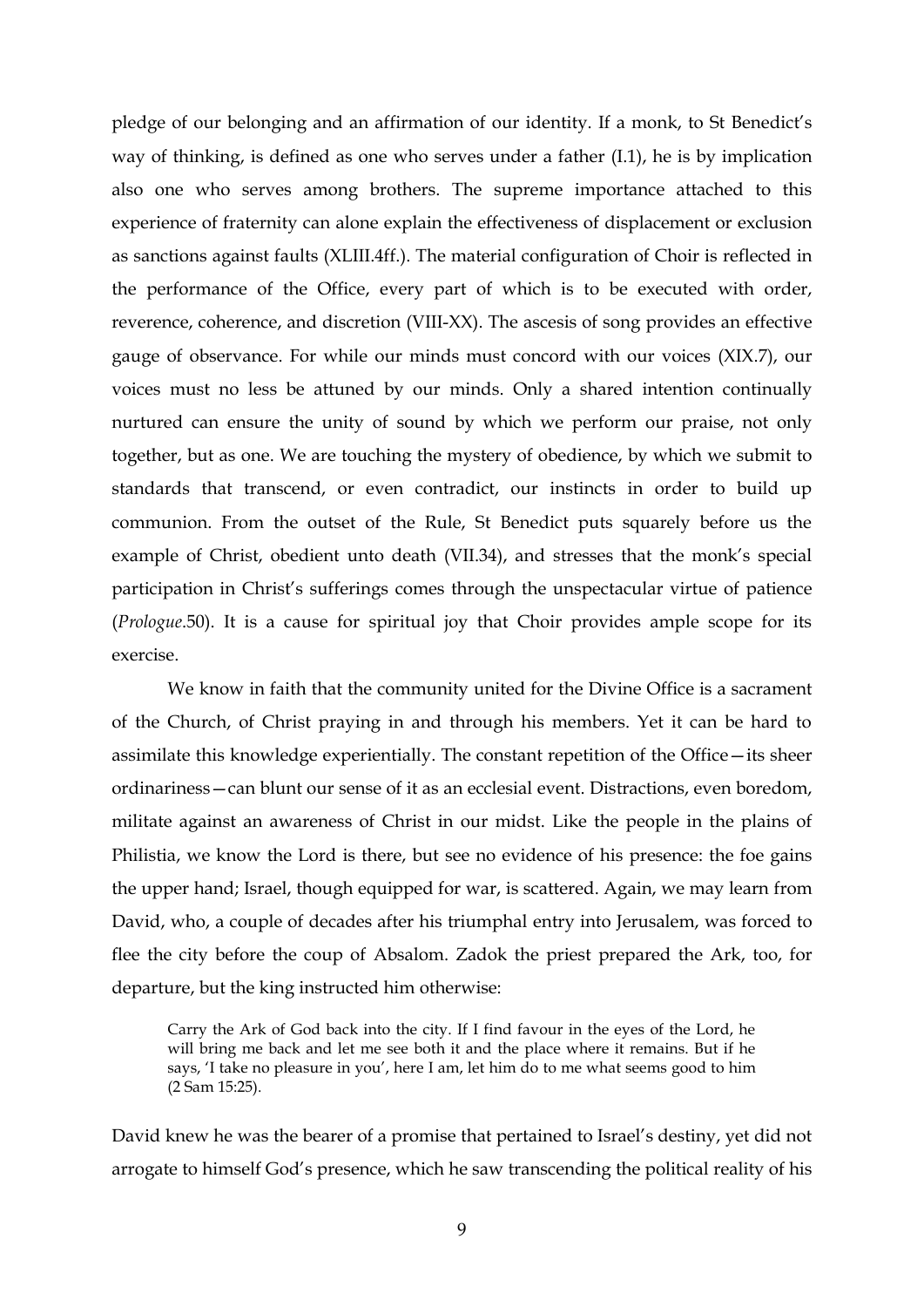reign. His attitude signals recognition that experiences of absence and fragmentation are intrinsic to the life of the earthly Jerusalem. The unity of one nation under one king round one sanctuary held together just long enough for its memory to become a symbol of eschatological hope. The departure of David, now an elderly man, from the presence of the Lord, barefoot, tearful and with covered head, accompanied by the wailing of the land (2 Sam 15:30, 23), provides a prototype of the exile that recurs throughout the history of Israel, of which we ourselves are part. Saint Benedict would have us begin each night's vigil of prayer with the song (Psalm 3) the Psalter tells us David sang at that time, while he walked and wept (IX.2). The thematic tension between that Psalm, in which Jerusalem is glimpsed dimly in the distance, and the last Psalm (Psalm 133) prescribed at nightfall, set within the Temple precincts, illustrates the contradiction we sometimes find between experience and aspiration in public prayer. It is comforting to remember that it is a constitutive element of the Church's liturgy. To refer again to Augustine, our prayer is a pilgrims' song, with cadences suspended between time and eternity. Only little by little, as we move forward, are our mournful chants remembering Zion enlivened by the 'inner music' we hear sounding delightfully from the house of God, where the scattered voices of the Church on earth are united and perfected in a single, everlasting symphony. 9

The supra-temporal character of the praying community is present in Benedict's reminder that we perform the Work of God alongside the angels (XIX.5). The line from Psalm 137 on which he leans has been variously interpreted. In the Rule of the Master, we find angels making up a front row in Choir: an arrangement envisaged so literally that any monk who, while at prayer, needs to blow his nose is reminded to do so over his shoulder.<sup>10</sup> Modern, practical expositions, meanwhile, have no qualms about passing the verse by. <sup>11</sup> Valuable light is shed on it in Dom Augustin Calmet's classical commentary from 1734, which explains the angelic presence by reference to Conrad of

<sup>9</sup> *Enarratio in Ps 41* IX (Dekkers and Fraipont, I, 466f.).

<sup>10</sup> *La Règle du Maître*, 3 vols. ed. by Adalbert de Vogüé, Sources Chrétiennes 181-3 (Paris: Cerf, 1964), II, 217.

<sup>11</sup> Georg Holzherr, in *The Rule of St Benedict: A Guide to Christian Living* trans. by monks of Glenstal (Dublin: Four Courts, 1994), does not comment on the passage. Nor does de Vogüé in *Reading Saint Benedict: Reflections on the Rule*, trans. by Colette Friedlander, Cistercian Studies 151 (Kalamazoo: Cistercian Publications, 1994). De Vogüé does address it in his learned notes to *La Règle de Saint Benoît*, 7 vols., Sources Chrétiennes 181-186, with a final, independent volume (Paris: Cerf, 1972-77), notably in II, 564.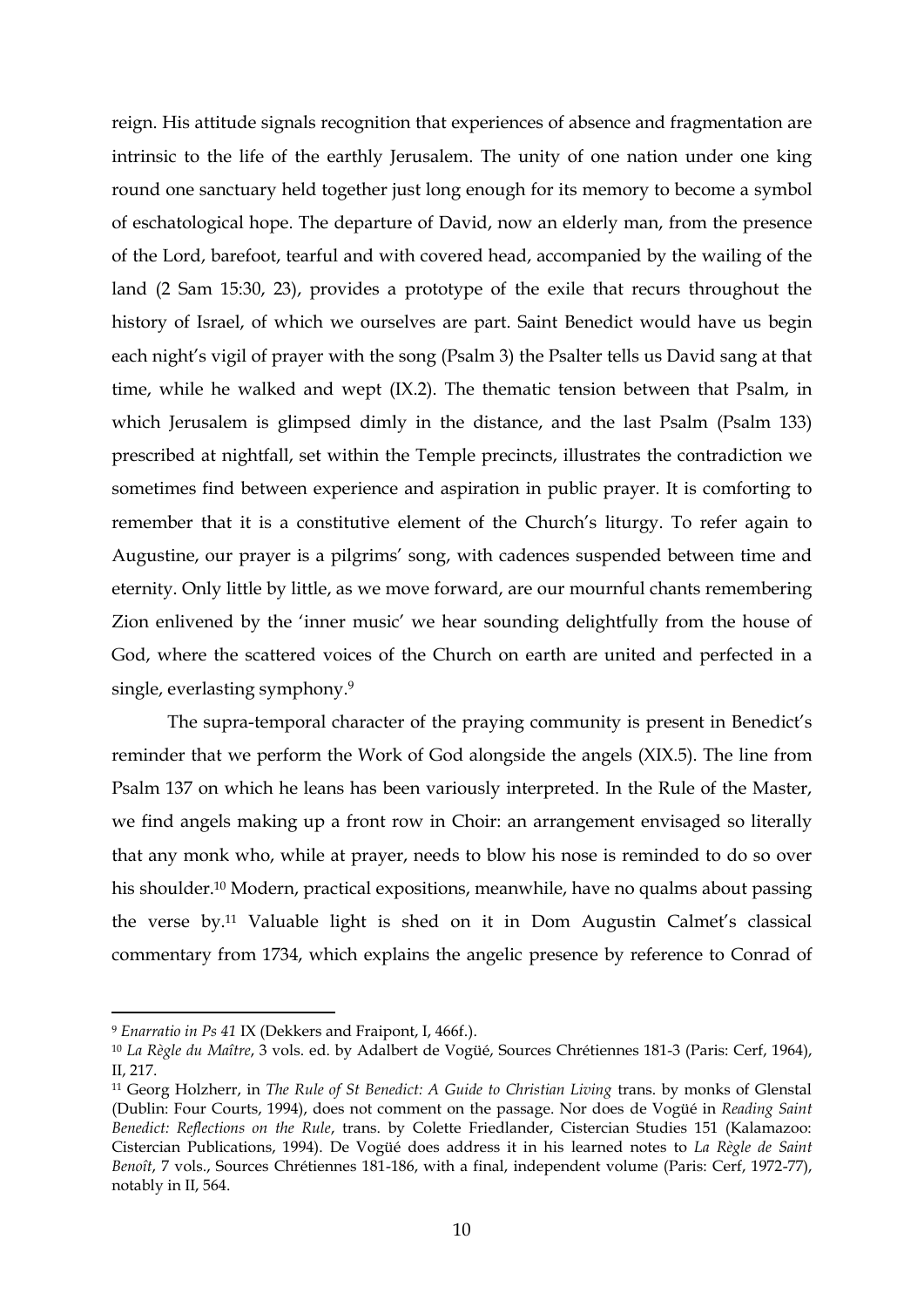Heisterbach's *Exordium Magnum*. <sup>12</sup> This account of the heroic age of Cîteaux recounts how, one night at Vigils, St Bernard's eyes were opened to see that each brother in Choir had for companion an angel who noted every syllable he uttered in psalmody. Some angels wrote with gold, some with silver, some with ink or water, while the quills of a few were quite still. The quality of lettering matched the brethren's prayer: gold stood for an undivided heart's intention; silver, for pure, though less fervent devotion; ink, for plain good will. The merits of the fainthearted were recorded with water, while monks asleep or apathetic received no marks.<sup>13</sup> There may be more here than just a pretty story. The angels make one other appearance in the Rule, in Chapter VII, where they move up and down the Ladder of our ascent towards God, reporting our actions, good and bad. In Bernard's vision their ambassadorship is translated into the liturgy, to ensure that no single act of true prayer goes unrecorded but is immediately raised up before God.<sup>14</sup> We are shown that our worship even now is effectively joined to a communion that exceeds the extension of the Church in time and space; that the manner in which we, men and women devoted to a priestly service, bring our sacrifice of praise has cosmic impact. Even as we strive to voice the implicit prayer of unpraying mankind, our own too earthbound offering rises on angels' wings. Christ's one 'canticle of praise' resounds from the ends of the earth to the heights of heaven through a pulsating chain of mediation. The Divine Office embodies the Church's economy of charity and is thereby an apprenticeship for the choirs of heaven, where we shall stand before God *as* praise without end, because love will be endless. 15

# 3. The heart-piercing of prayer through *stabilitas*: David's vision

Once Absalom is dead and his rebellion quashed, the Davidic saga moves rapidly to a close—not, however, before reporting a prayer David spoke 'on the day when the Lord

<sup>12</sup> *Commentaire littéral, historique et moral sur la Règle de Saint Benoît* (Paris: Emery, Saugrain & Martin, 1734), p. 418f. The account of Bernard's vision can be found on p. 100*f*. of Bruno Griesser's edition of the *Exordium magnum cisterciense* (Rome: Editiones Cistercienses, 1961).

<sup>13</sup> The motif has deep roots in the ascetic tradition. Cf. Dorotheus of Gaza, *Discourses and Sayings* trans. by Eric P. Wheeler, Cistercian Studies 33 (Kalamazoo: Cistercian Publications, 1977), p. 176*f*.

<sup>14</sup> 'O wonderful kindness of God', exclaims Conrad: 'Even as no evil goes unpunished, so no good deed, however small and however carelessly performed, will be without reward.'

<sup>15</sup> Augustine, *Enarratio in Ps 141* XIX: 'Sine fine erit laus, quia sine fine amor' (Dekkers and Fraipont, III, 2059). On the interplay of human and angelic worship, see Erik Peterson's *Das Buch von den Engeln*, 2nd edn (Munich: Kösel, 1955).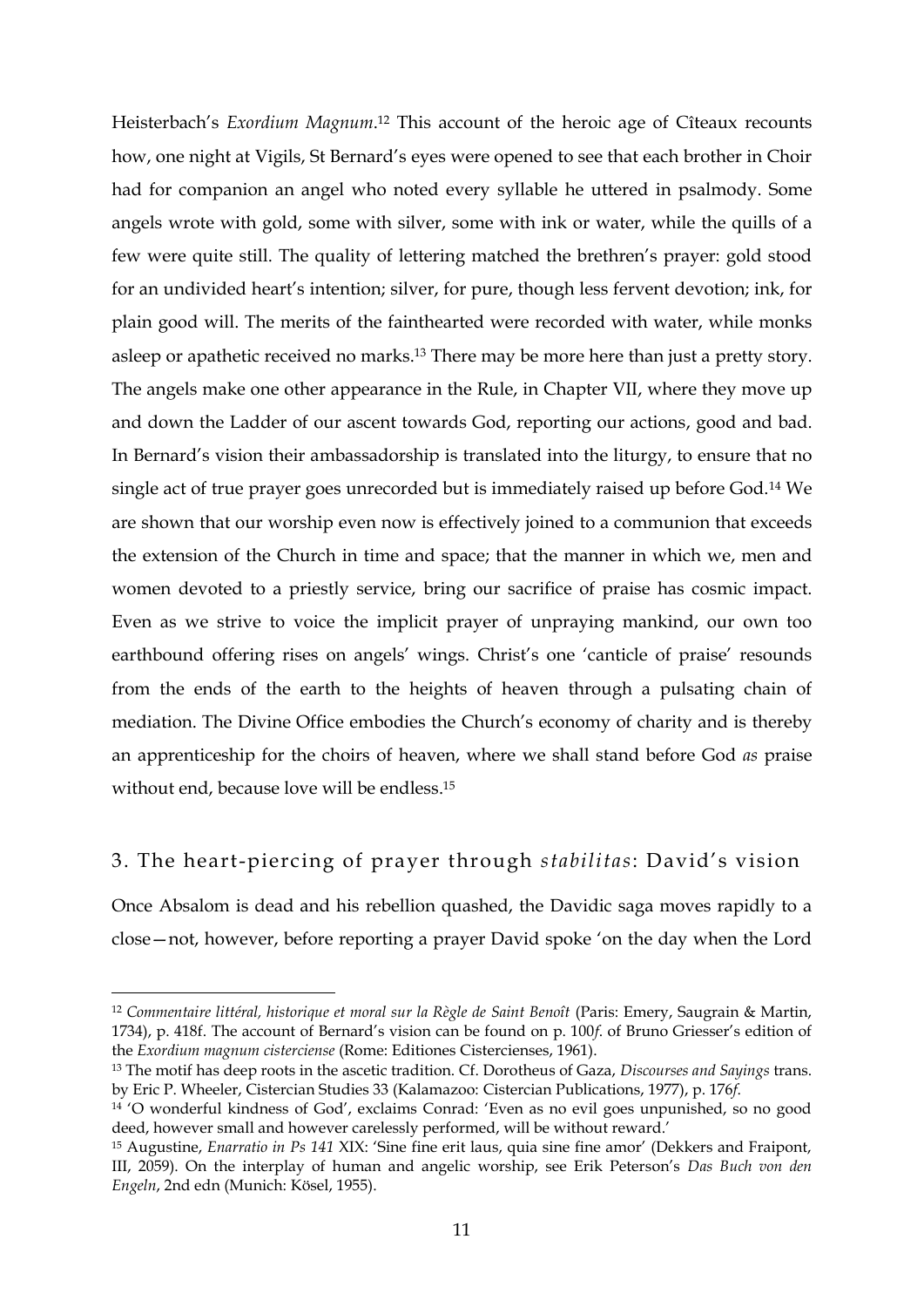delivered him from the hand of all his enemies' (2 Sam 22:1-51, of which Psalm 17 is a parallel version). As a first-person account of the inner experience underlying the foregoing catalogue of observable events, it serves to shed light on a third aspect of the Opus Dei. If the vertical and horizontal axes we have identified as intrinsic to prayer can be figured in the shape of a cross, it is because they intersect in Christ. Western Christian tradition has sharpened the focus further still, and seen the lines meeting in Jesus's heart. For the prayer of Christ to become truly my own, I must likewise put my heart at its disposal. I must let it pass through the seat of my memory, will, and understanding, which cannot but be opened wide in the process, to enable greater alacrity of progress in the way of God's commandments.

The prayer which in 2 Samuel is presented as a prolix *Nunc dimittis* exemplifies the structure we have examined. David, in the grip of death, cries out from Sheol to the Lord, who answers from his temple in heaven, descends canopied by darkness, reaches out, and draws the sufferer out of mighty waters (vv. 5-17). The form of the Hebrew verb *mashah*, 'to draw forth', used here has only one other occurrence in the Masorah, in Exodus 2:10, where it explains the name Pharaoh's daughter gives *Mosheh*, the child she has drawn from the Nile. In Martin Buber's opinion, the etymology was intended from the beginning to designate, not only Moses's rescue but his call to draw Israel forth from the flood. <sup>16</sup> Both layers of meaning are active in the present context, which in a Christian reading also carries other resonances in the brief thanksgiving that follows: the Lord, says David, raised me from the water and put me in a broad place because he was well pleased in me (v. 20). In the LXX the phrase corresponds, lexically and grammatically, to the form of the Father's words in the synoptic Baptism narratives. The prayer continues with a profession of obedience and ensuing 'righteousness' (v. 21ff.). It is by God's fidelity that David has conquered his enemies (v. 31ff.) and been placed at the head of a people sprung from many nations (v. 44). For this the king will bless and extol God among the nations, for he 'shows steadfast love to his anointed, to David and his descendants for ever' (v. 47ff.). The joint experience of Israel is owned as a personal drama of perdition, redemption, righteous war, conquest, and communion, which culminates in thanksgiving.

<sup>16</sup> *Moses: The Revelation and the Covenant* (New York: Harper, 1946), p. 36.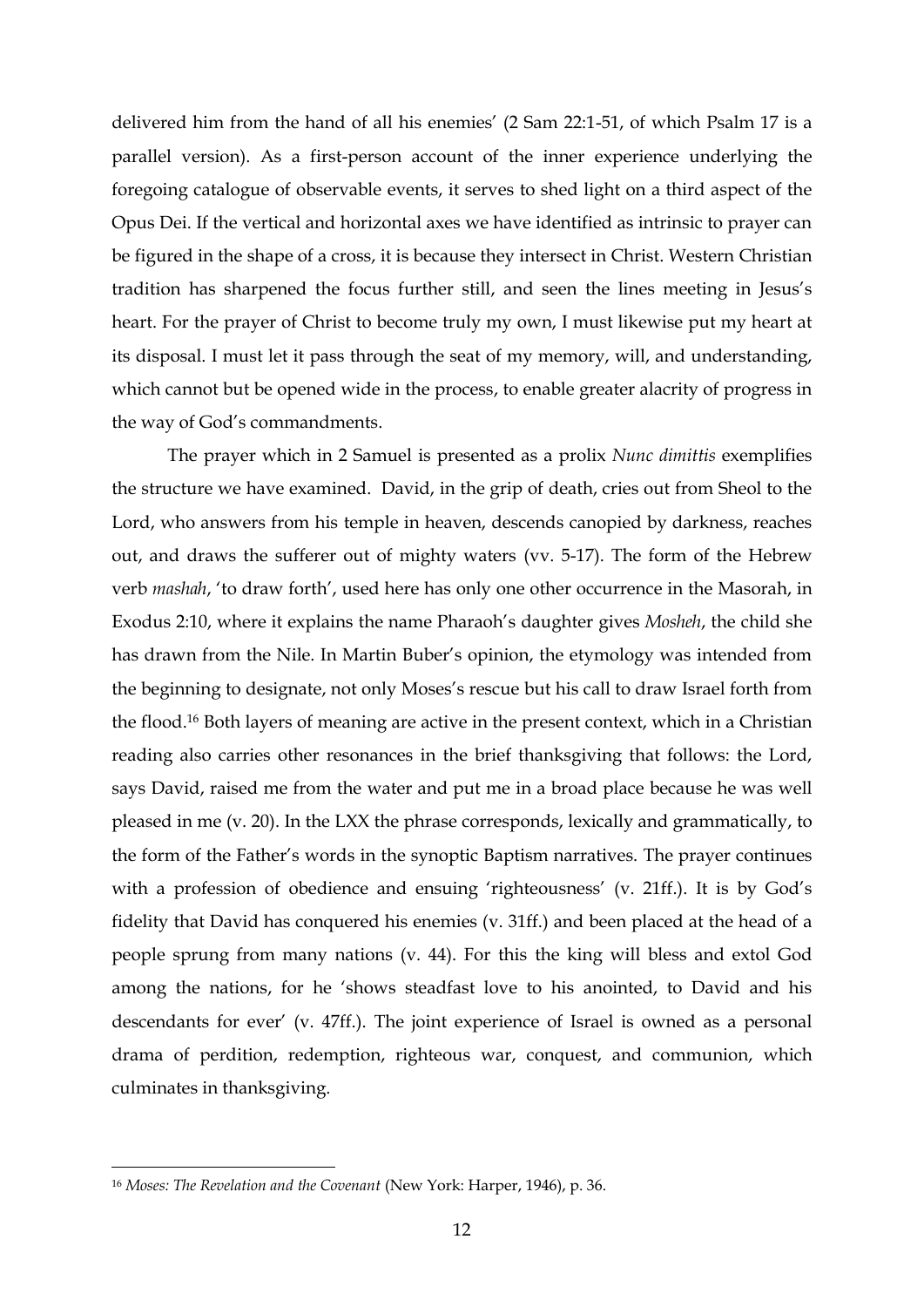Reared as we are in schools of criticism, we may for two reasons baulk at this manner of reading. We may, first of all, disallow the procedure at work in the text itself, which appears to subvert an historical substratum into metaphorical autobiography, forfeiting an original 'objectivity'; secondly, we may be embarrassed to suppose a Davidic source for the poem in 2 Sam 22, when it is clearly an interpolation into a narrative that, in any case, reached its final, didactic form several centuries after David's demise. Discernment is called for. While intelligent criticism, sensitive to sources and genres is indispensable for reconstructing textual history, it plays of its nature an ancillary role in the liturgical, performative reading of Scripture. Such reading is an ecclesial act, presupposing other readings, some of which are enshrined in the Bible. We enter a community of interpretation, and do well to heed Bernard's advice: 'geramus morem Scripturae': let us draw our attitudes and understanding, our hermeneutical behaviour, from the Scriptures themselves. <sup>17</sup> Franz Rosenzweig taught the same approach in a different way by his habit of referring the sign 'R' in editions of the Hebrew Bible not to 'Redaktor' but to 'Rabbenu', 'our Teacher'.<sup>18</sup> We do not in this way abdicate our intelligence. On the contrary, we resolve to accommodate our mind to the mind of Scripture. A rich tradition since Origen has considered such accommodation, exercised in the Church, the surest way of putting on the mind of Christ.<sup>19</sup> Rightly understood, this method is no less 'objective' than the quest for a supposed 'originality' that attracts our modern, scientific mindset. At issue is not a *carte blanche* to read myself into any and every passage of Scripture, but a decision to let the Scriptures perform their exegesis of me, trusting that the inspiration which guided the composition of the biblical canon at every stage remains alive, active, and accessible in the Church. In so far as I permit myself to rise towards a biblical consciousness, sensitive to the intertextual resonances that make the Bible a symphonic commentary on itself, I shall be equipped to profess the Deuteronomic creed, 'Not with our Fathers, but with us' (Dt 5:3), and, in the

<sup>17</sup> *Super Cantica* LXXIV.2 (*Sancti Bernardi Opera*, ed. by J. Leclercq, C.H. Talbot and H.M. Rochais (Rome: Editiones Cistercienses, 1957-77), II, 240).

<sup>18</sup> Martin Buber, 'Zu einer neuen Verdeutschung der Schrift', appendix to vol. 1 of *Die Schrift: Verdeutscht von Martin Buber gemeinsam mit Franz Rosenzweig*, 4 vols. (Stuttgart: Deutsche Bibelgesellschaft, 1992, based on the 1954 edn), p. [7], n. 1.

<sup>19</sup> See William Yeomans's study of Origen under the heading 'Écriture Sainte et vie spirituelle' in *Dictionnaire de spiritualité*, 17 vols. (Paris: Beauchesne, 1937-95), IV, 147f. Cf. the Second Vatican Council's Constitution *Dei Verbum*, notably §§5 and 11-13.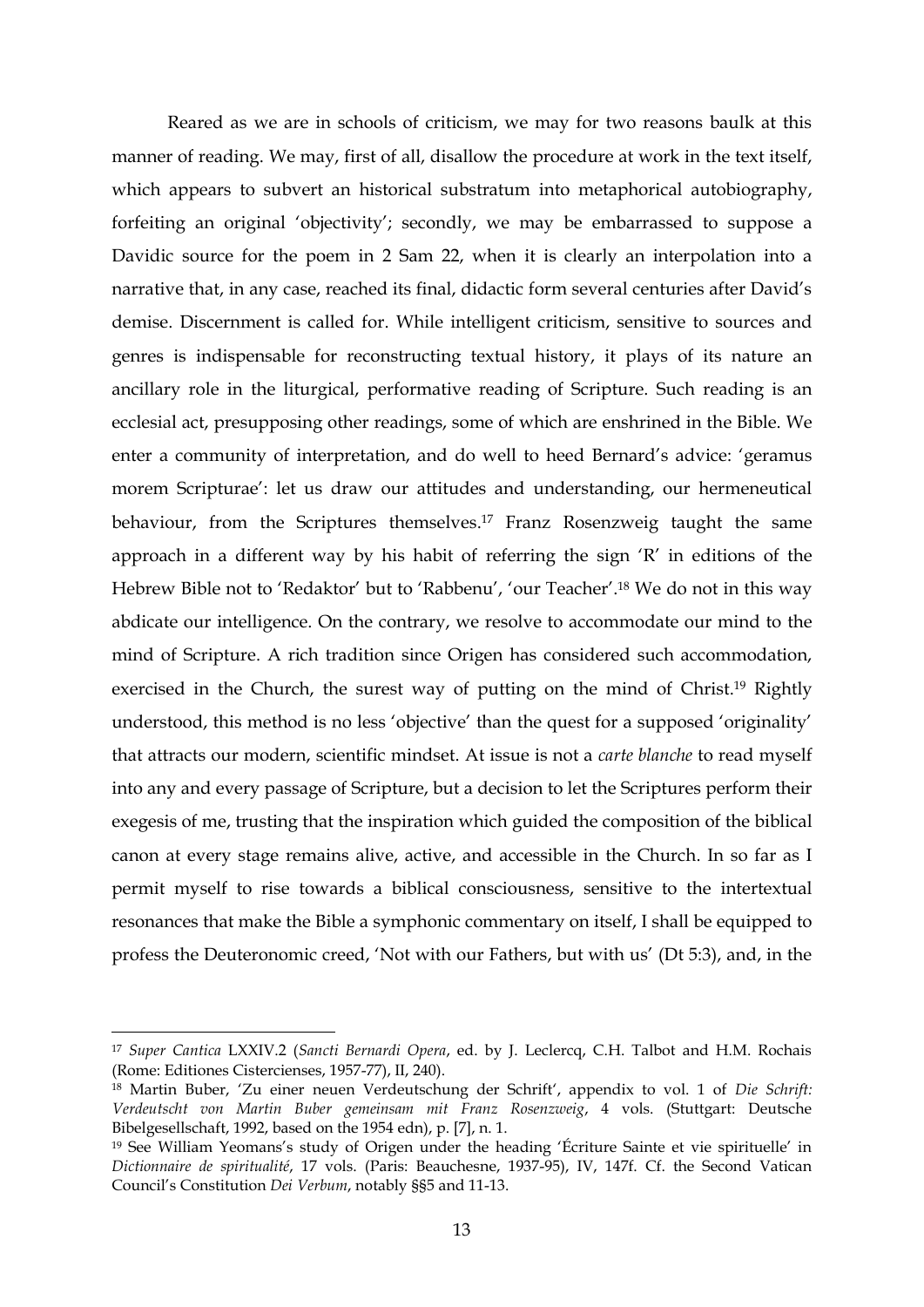Church, to see it assume a form more particular still: 'With me' (cf. Gal 2:20). 'Today.' 20 'Here.'<sup>21</sup>

St Benedict's only explicit teaching about the Scriptures, in Chapter LXXIII, shows a tropological bias and stresses the Bible's value as a norm for right living. Even a cursory look at a source index, however, reveals the all-embracing span of Benedictine biblical culture. Almost too large to be apparent is the place of the Psalter in the Rule. Monks inhabit the Psalter as an edifice, as an enclosure of stability. It has fairly been said that entering a monastery is tantamount to entering psalmody.<sup>22</sup> It would be vain to look to Benedict for a theological engagement with the Psalms, but we *can* know a fair amount, from internal evidence, of what the Psalms meant to him. The Psalter speaks for itself. It is a panorama of creation's history and destiny; a chronicle of Israel's formation, election, exile, and exodus; a celebration of the Law, exposing sin and expounding the prospect of forgiveness; an exploration of the human heart in its complexity; and an anthology of glory. The progressive 'Davidisation' of the Psalms, which occurred over centuries, enabled a confluence of perspective, whereby this range of salvific experience could be rehearsed in its universal aspect and at the same time applied to a personal biography. <sup>23</sup> This approach paved the way for the New Testament's use of the Psalter to interpret Christ, drawing on Jesus's own references and his post-resurrection assertion that the Psalms speak 'about me' (Lk 24:44). The apostolic Church developed its organisation and ministry in the light of the Psalms (Acts 1:20). By Benedict's day, their christological dimension was increasingly brought out in the liturgy. Liturgical reading enabled (and enables) the corporate search for Jesus in the Psalms, and makes it possible for us to find ourselves in them, through him. The Rule shows us how. The monk's vocation; his obedience and progress in humility; his relationship with the abbot; his self-giving at profession: all are regulated with reference to the Psalter, which serves as the primary 'mirror' for monks, an ever-present standard of self-examination and conversion.

<sup>20</sup> As in the great 'Hodie' antiphons for Christmas, Pentecost, the Assumption. *Antiphonale Monasticum pro diurnis horis* (Paris: Desclée, 1934), pp. 249, 524, 1018.

<sup>21</sup> As in the Introit for the Dedication of a Church: 'Terribilis est locus iste: hic domus Dei est, et porta caeli' (Gen 28:17, 22). *Graduale Triplex* (Sablé sur Sarthe : Solesmes, 1979)

<sup>22</sup> Robert Le Gall, *La Saveur des Psaumes: Entrer en psalmodie* (Chambray-lès-Tours: CLD, 2000), p. 11.

<sup>23</sup> A thesis expounded in Jean-Luc Vesco's *Le Psautier de David*, 2 vols. (Paris: Cerf, 2006).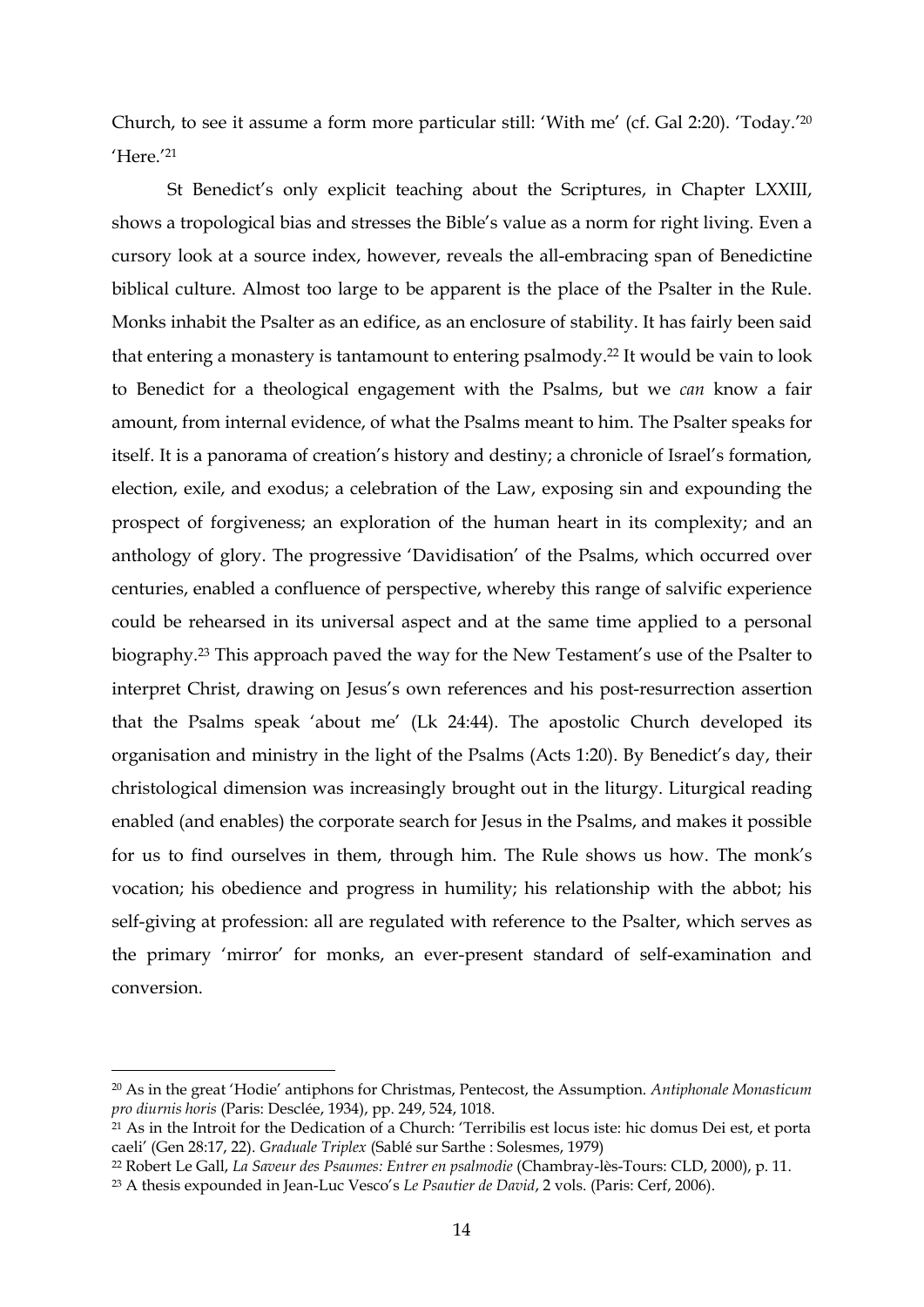This is surely the background against which to consider the end of Chapter XVIII, which concludes the legislation for the Office. Benedict has devoted much space to distributing Psalms for each Hour, but stresses that the arrangement is one of convenience that can freely be changed. The weekly recitation of the whole Psalter from Sunday Vigils, on the other hand, is obligatory and non-negotiable. More is at stake than a mere, potentially exchangeable devotion. In subordinating a weekly Psalter to the recurrent dawning of the Lord's Day, Benedict lays down a defining cycle of monastic prayer that is focused on Christ's resurrection. Even as the feast of Easter—for which the monk's life should be a continuous Lent of preparation (XLIX.1, 6f.)—is the climax of the liturgical year, so the weekly round provides a Paschal journey in miniature, with the Psalter serving as our privileged point of access to the saving work of God in Christ. It is evident that nothing could outweigh this celebratory unfolding of our redemption. When Benedict lets us put nothing before it (LXIII.3), he asks us to perform singlemindedly what by baptism we have become and by monastic profession we have promised we always will be.

## Conclusion

We set out from the forest of Temniki. It is time to return. What Iulia de Beausobre witnessed in 1933 was the Pentecostal seal on a life radically configured to Christ's death and rising. Almost a century separated her from the biological termination of that life, hundred years during which Russia had been radically changed: the interval between Motovilov's vision and Iulia's corresponds to the gap between Pushkin's *Yevgeni Onegin* (completed 1830) and Anna Akhmatova's *Requiem* (begun 1935). In spite of social turmoil the legacy of a holy life continued undiminished, lodged even in inanimate things, as a sign that radical assent to recreation in the Spirit transforms not only the assenting subject, but the world she or he inhabits. When Theodora Bosanquet, Henry James's devoted assistant, reviewed Iulia's biography of Serafim in 1945, she remarked that the stark facts of the Saint's life present a contrast to current misunderstandings of the contemplative life as 'a peaceful kind of escape.'<sup>24</sup> The notion is shared by many of our contemporaries, for whom the thought of monks and nuns chanting in Choir represents trance-like peace, otherworldly ecstasy. We know better. The song we sing is

<sup>24</sup> *Tide and Time* 29 September 1945, p. 816.